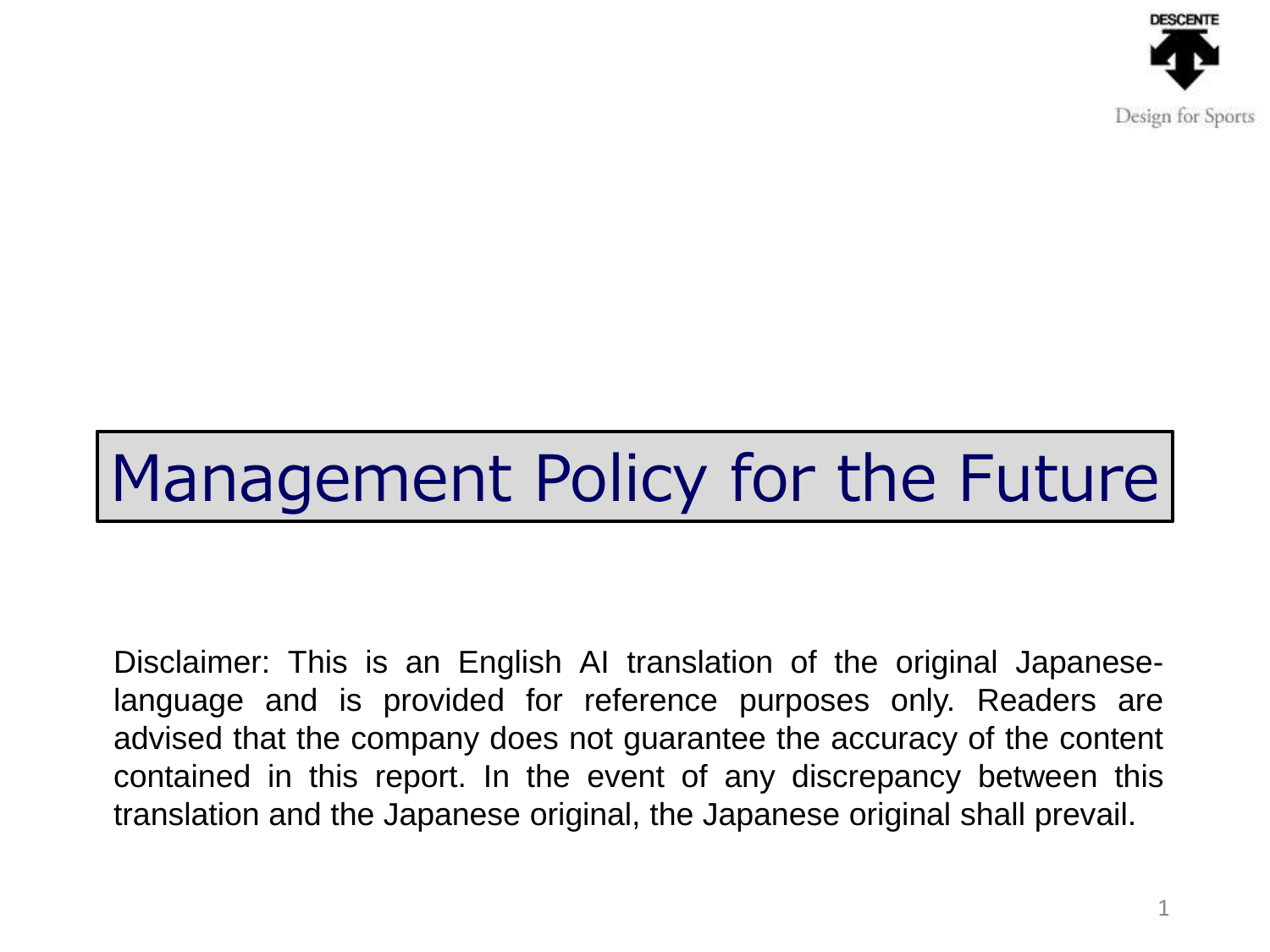

### **Summary of FY2021 (1st year of "D-Summit 2023")**

- **1.Establishment of Earning Base – Japan, South Korea and China**
- Achieved black in operating income and ordinary income in 3 segments
	- $\checkmark$  Japan: Achieved ¥2.4B of operating income from product sales. Exceeded Korea business for the first time in 11 years.
	- $\checkmark$  South Korea: On recovery trend from the impact of COVID-19 and boycotts of Japanese products.
	- $\checkmark$  China : Expanding business as planned.

**2.Consolidated Net Income of ¥6.2B was 3rd Largest Income in our History**

Earning forecast for FY2022: Net income of ¥7.0B

### **3.Resumed Dividends (¥25 / per share)**

• Dividend forecast for FY2022: ¥28 / per share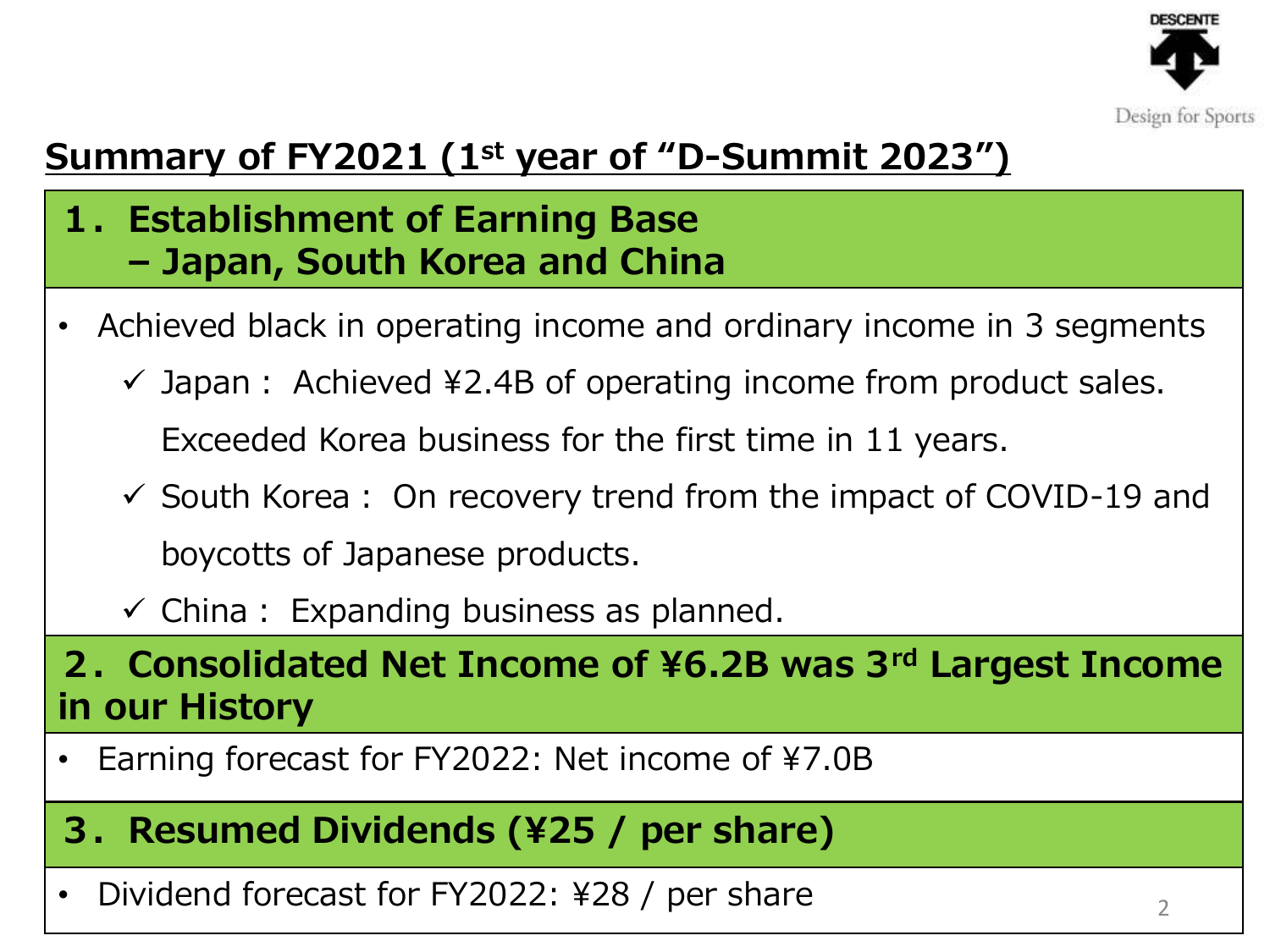Income



#### **1.Focus on Profit, not Sales ◎Operating Income ¥2.1B increase since FY2018 (Achieve ¥2.4B in FY2021)** (0.1 **Net Sales (Product) and Operating Income of Japan Business**Billion Yen) 550 519 493 500 443 440 450 400 400 350 300 250 200 150 100 33  $\triangle$  24 24  $\triangle$  13 50  $\overline{3}$  $\Omega$  $\triangle$  50 FY2018 FY2019 FY2020 FY2021 FY2022 Plan Net Sales 493  $400$ 519 443 440 (Product) Operating 3  $\blacktriangle$  13  $\triangle$  24 24 33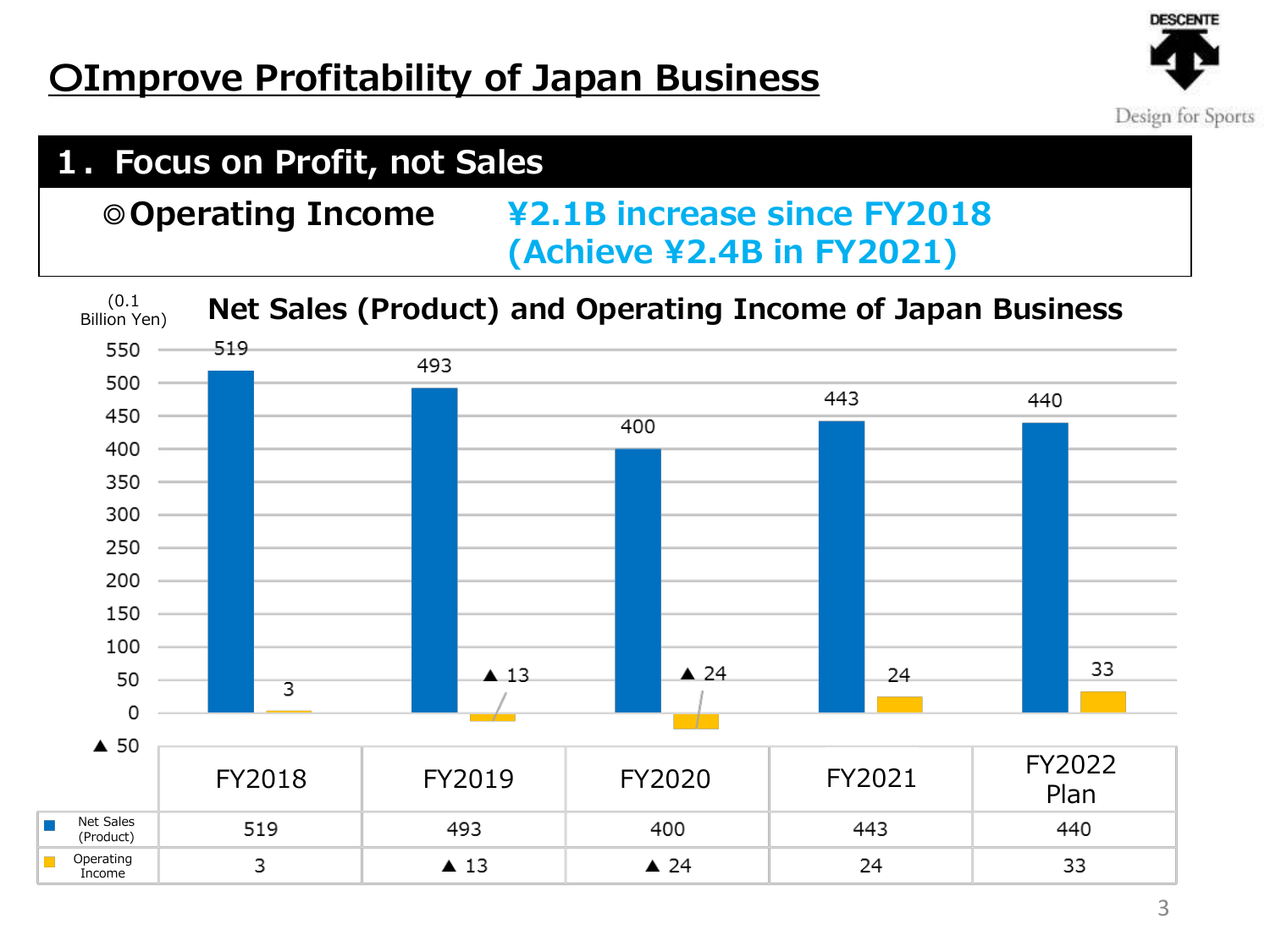

| 2. Control of Production/Inventory Amount<br>(Improvements since FY2018) |         |  |
|--------------------------------------------------------------------------|---------|--|
| © Inventory Amount                                                       | $26\%$  |  |
| © Return/Discount Rate                                                   | $4\%$ J |  |

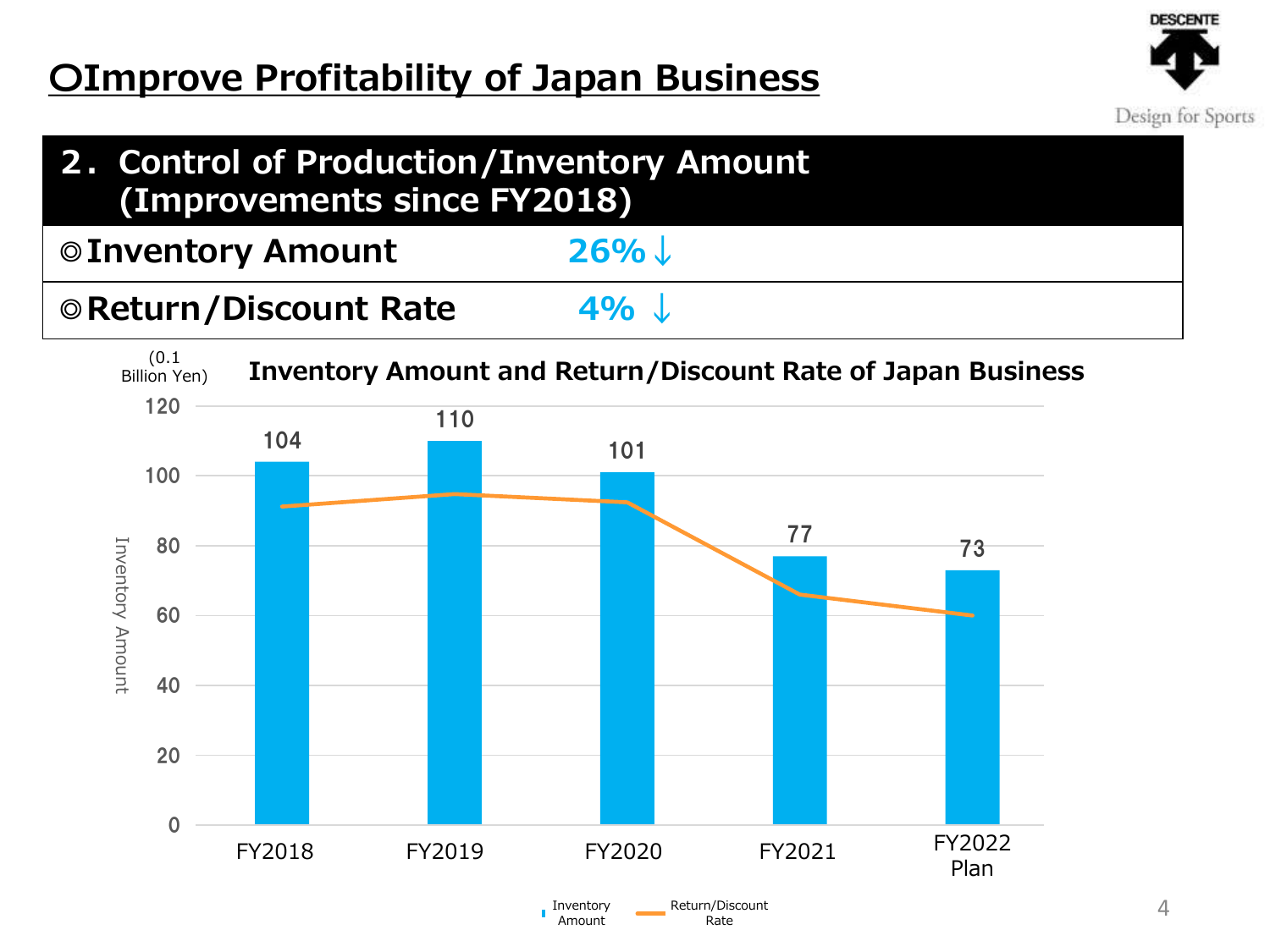

| 3. Control of Expenses (Improvements since FY2018) |                    |  |
|----------------------------------------------------|--------------------|--|
| ◎ Total Expense                                    | $14\%$             |  |
| <b>Advertising fee</b>                             | $46\%$             |  |
| <b>·Logistics fee</b>                              | $11\%$             |  |
| ·Personnel fee                                     | $8\%$ $\downarrow$ |  |

**Advertising, Logistics, Personnel fee of Japan Business**

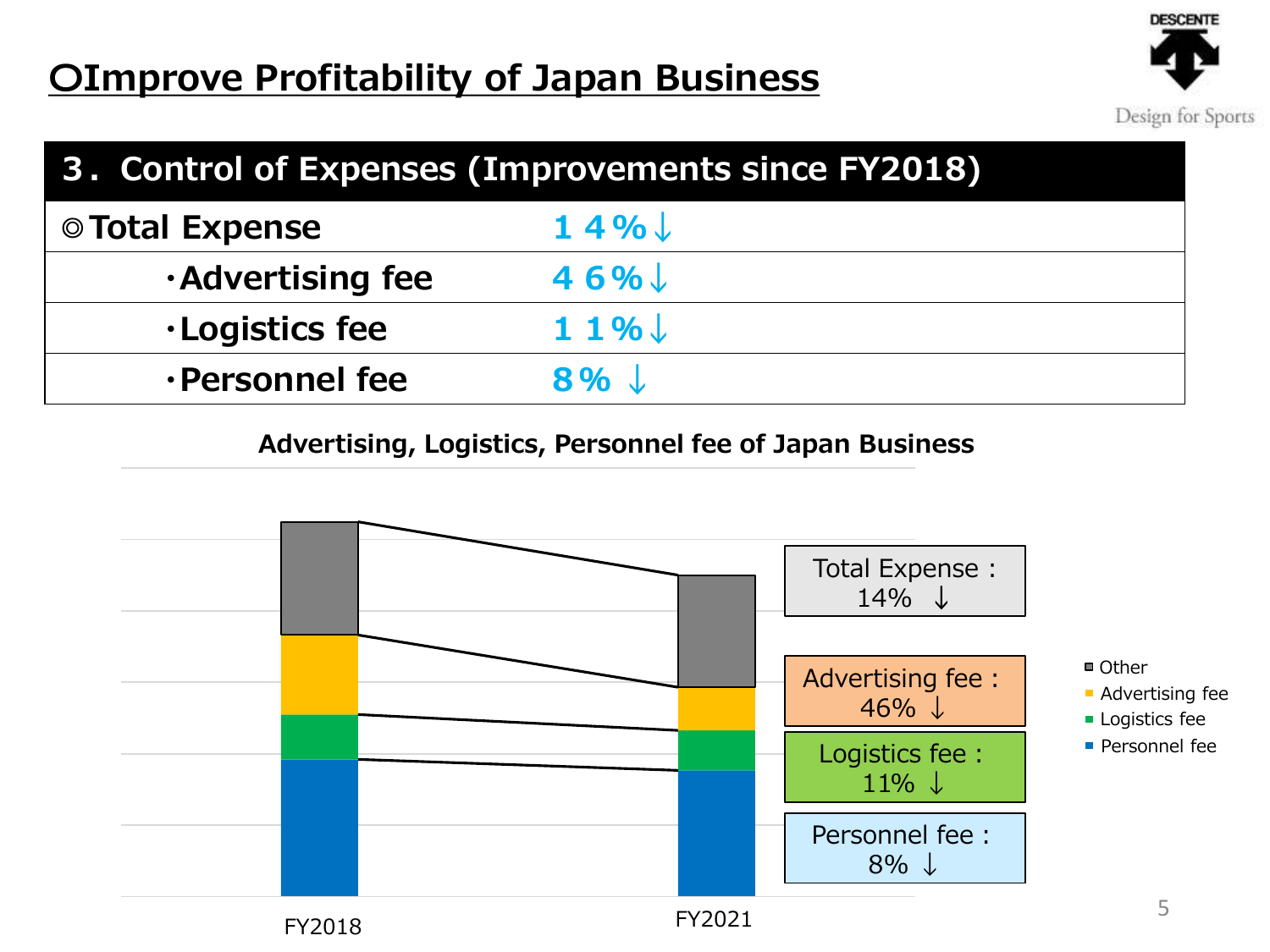

### **4.Improving Working Environment of Own Domestic Factory**

**◎Implementing wage increase (6%) and investments on facility ◎Hired 8 new employees in 2021 and 12 new employees in 2022**



4 domestic factories actively hire local employee Promote manufacturing that leads to regional revitalization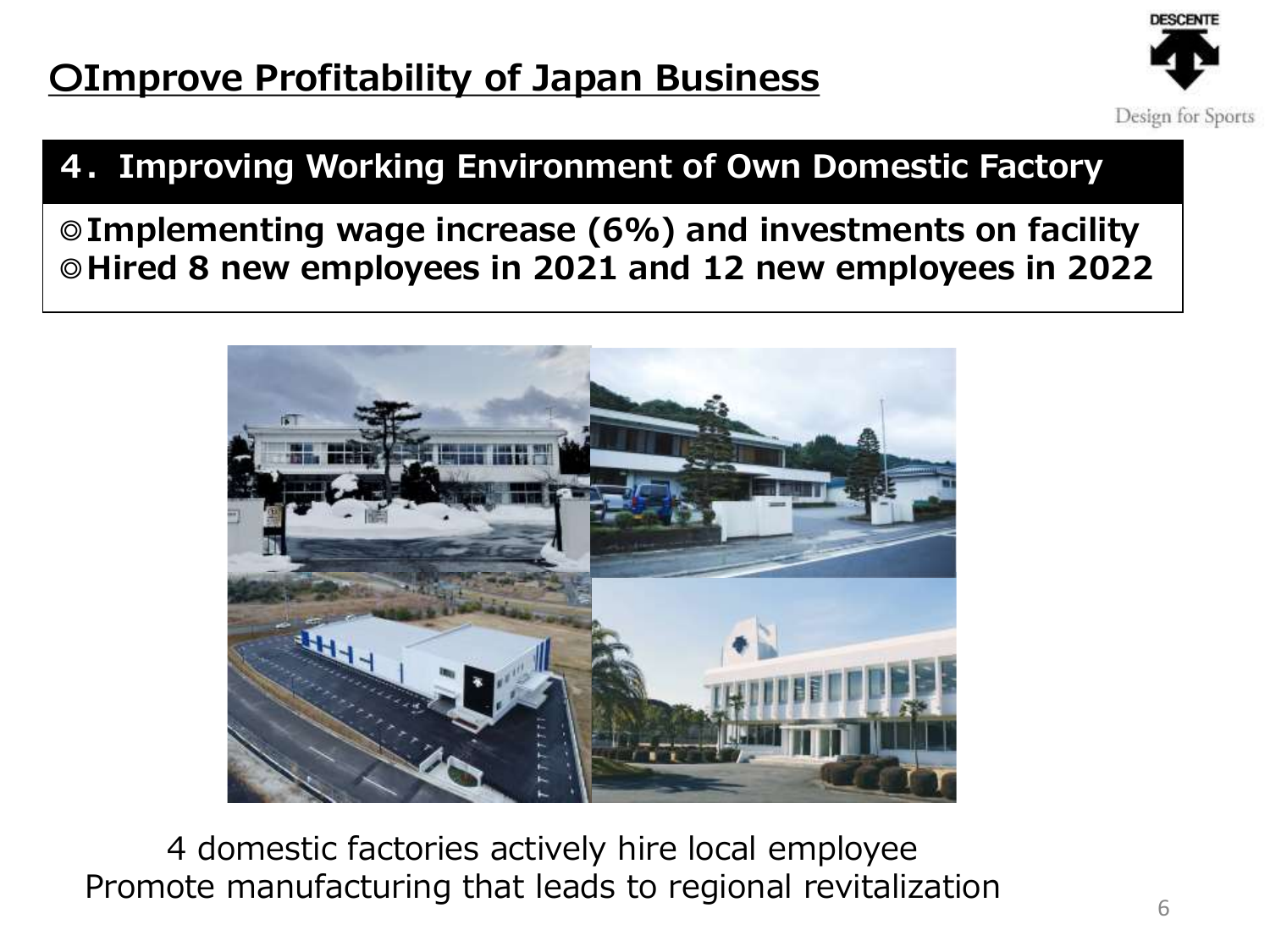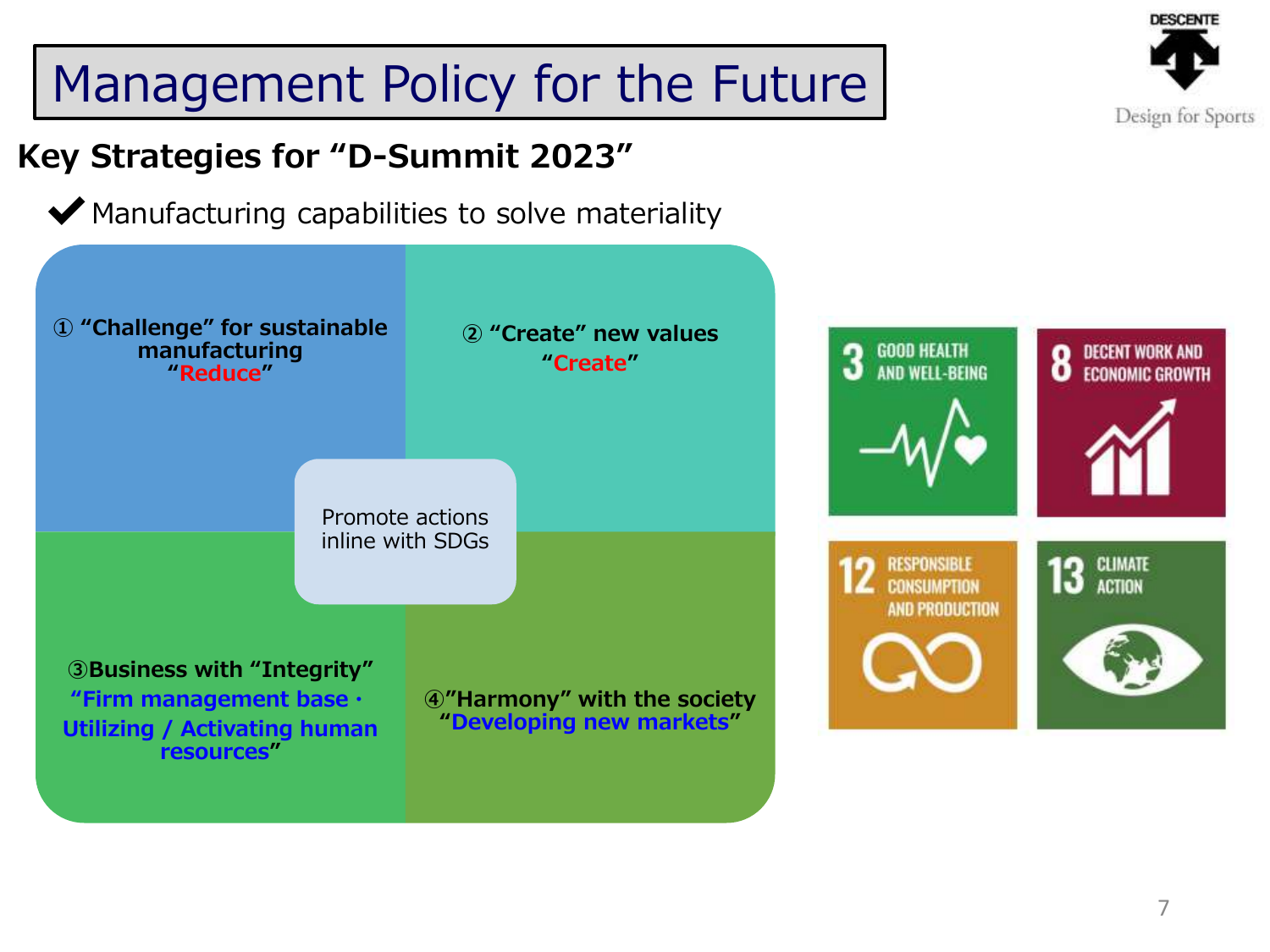

#### **Initiatives on Sustainability (ESG)**





RE: DESCENTE BUILD developed by "DECSNTE" Upcycled products at DESCENTE APPARELL





New Office in Osaka (transferred December 2021)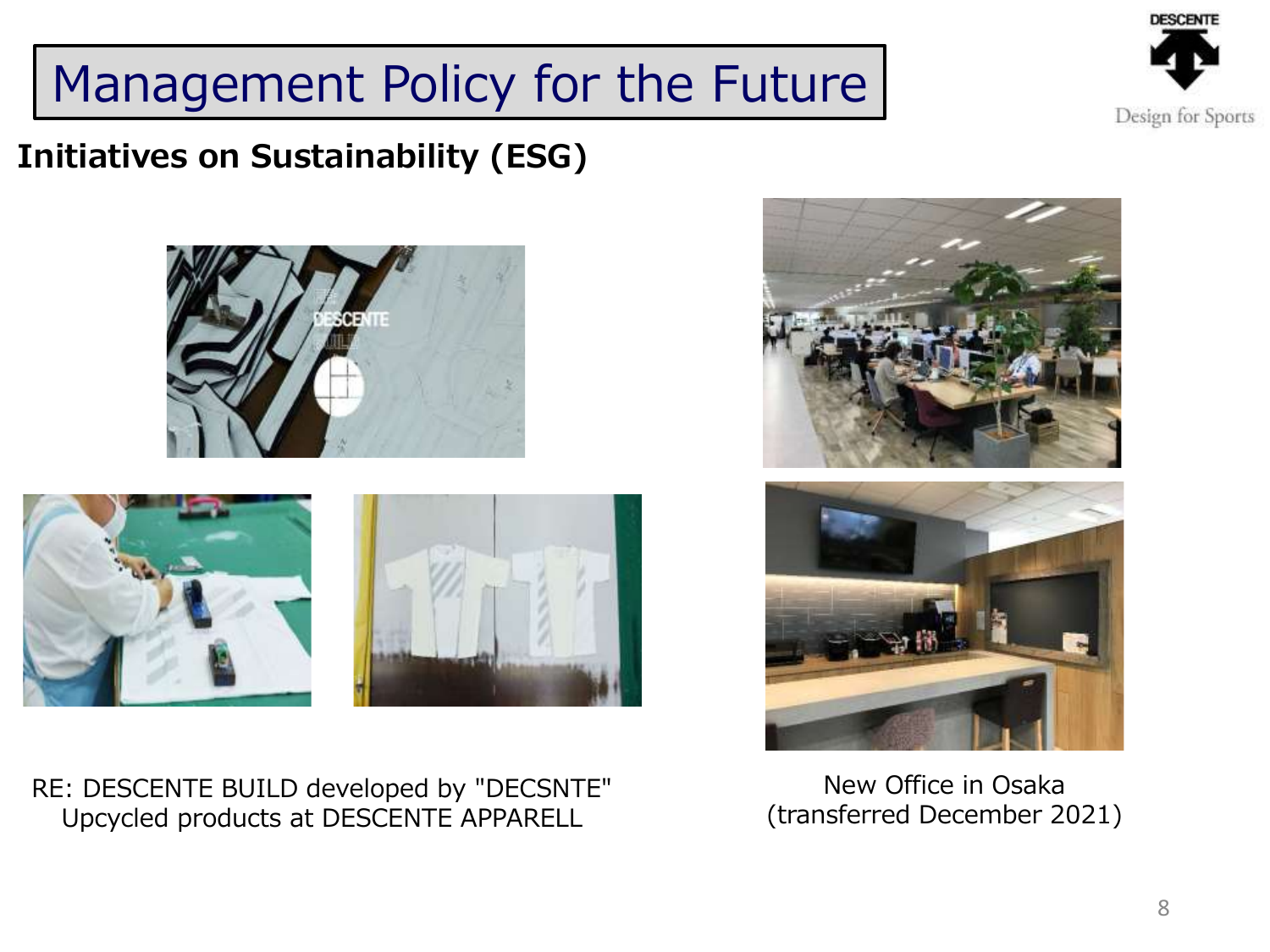### **Enhance our manufacturing capabilities**





Including "ALPINE", the highest-end model of MIZUSAWA DOWN (photo left), Supplied products developed at DISC OSAKA and our own factory to the Japanese national team and overseas national teams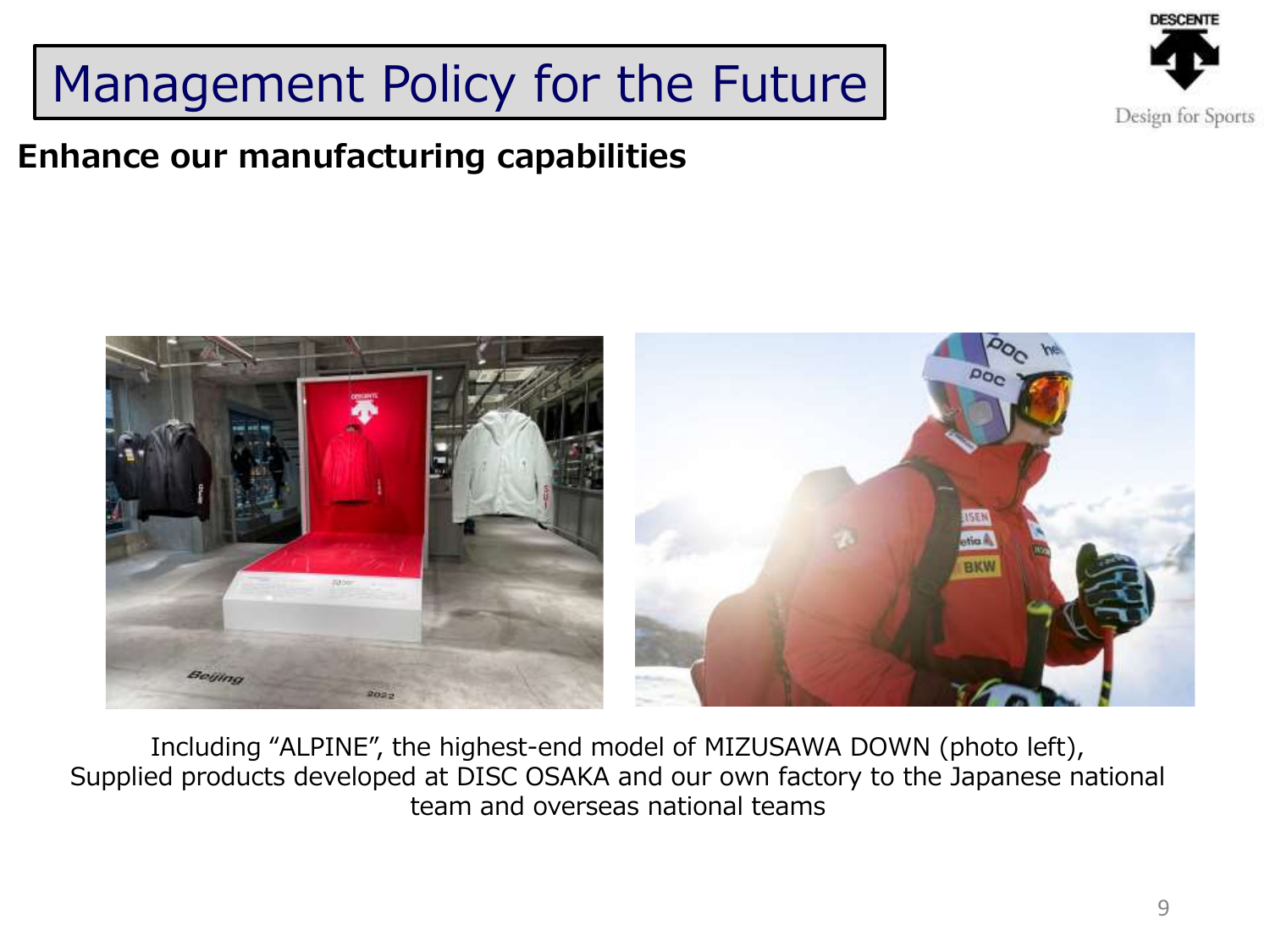

#### **Japan Business: Further improvements on earnings due to the expansion of DTC**